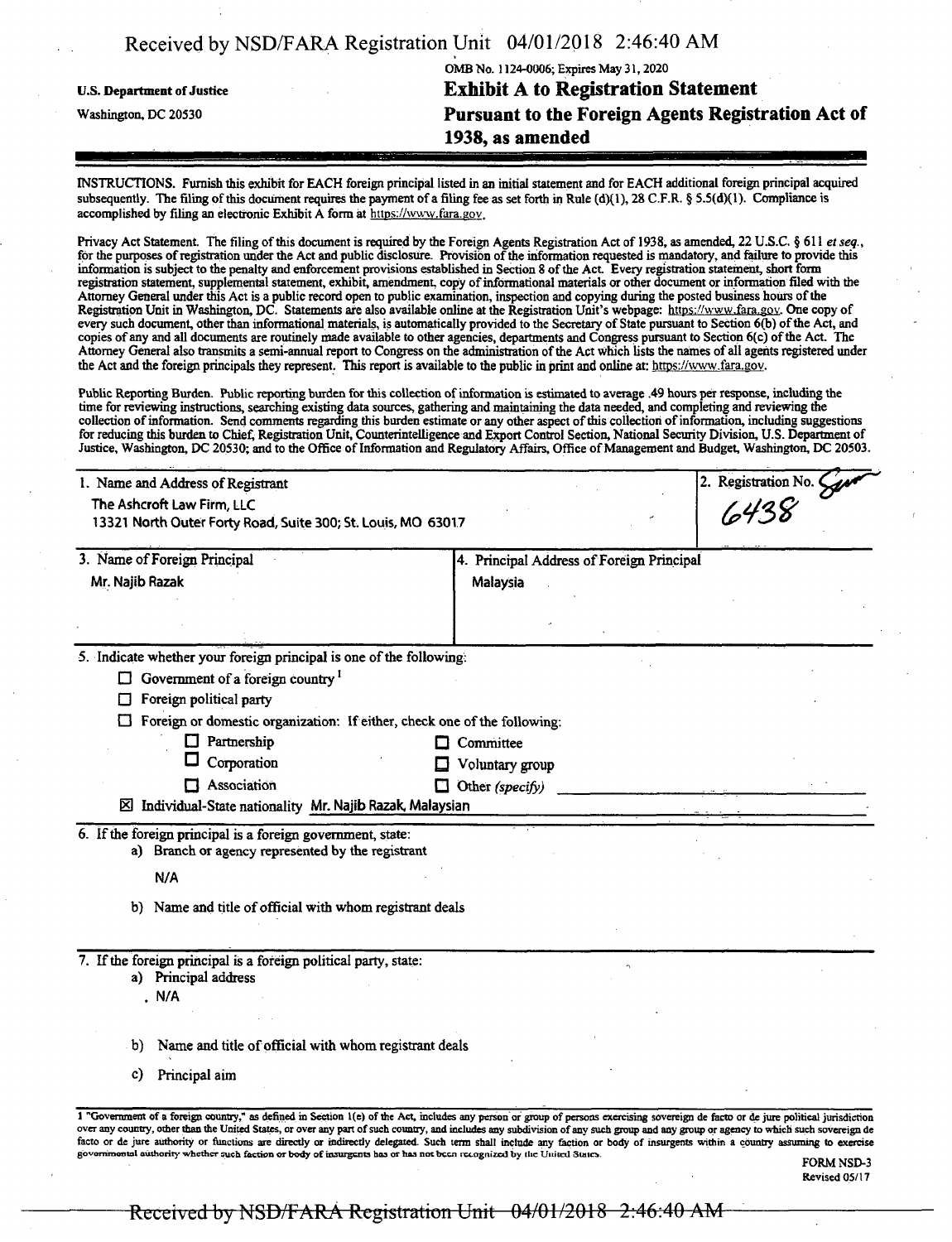8. If the foreign principal is not a foreign government or a foreign political party:

a) State the nature of the business or activity of this foreign principal.

**Mr.** Razak is the Prime Minister of Malaysia \

b) Is this foreign principal:

| Supervised by a foreign government, foreign political party, or other foreign principal         | Yes $\Box$ No $\Box$         |
|-------------------------------------------------------------------------------------------------|------------------------------|
| Owned by a foreign government, foreign political party, or other foreign principal              | Yes $\Box$ No $\Box$         |
| Directed by a foreign government, foreign political party, or other foreign principal           | Yes $\Box$ No $\Box$         |
| Controlled by a foreign government, foreign political party, or other foreign principal         | $\gamma$ es $\Box$ No $\Box$ |
| Financed by a foreign government, foreign political party, or other foreign principal           | Yes $\Sigma$ No $\square$    |
| Subsidized in part by a foreign government, foreign political party, or other foreign principal | $Yes \Box No \Box$           |
|                                                                                                 |                              |

9. Explain fully all items answered "Yes" in Item 8(b). *(Ifadditionalspace* is *needed, afull insertpage must be used.)* **Mr. Razak isthe Prime Minister ofMalaysia**

10. Ifthe foreign principal is an organization and is not owned or controlled by a foreign government, foreign political party or other foreign principal, state who owns and controls it.

**N/A**

### **EXECUTION**

In accordance with 28 U.S.C. § 1746, the undersigned swears or affirms under penalty of perjury that he/she has read the information set forth in this Exhibit A to the registration statement and that he/she is familiar with the contents thereof and that such contents are in their entirety true and accurate to the best of his/her knowledge and belief.

Date of Exhibit A Name and Title *pyfjjWk-jr* **Lori Sharpe Day, Managing Partner if**

| פרנד   | Ĥ.<br>71 | $\sim$ $\sim$ |
|--------|----------|---------------|
| $\sim$ |          |               |

**Received by NSD/FARA Registration Unit**  $04/01/2018$  2:46:40 AM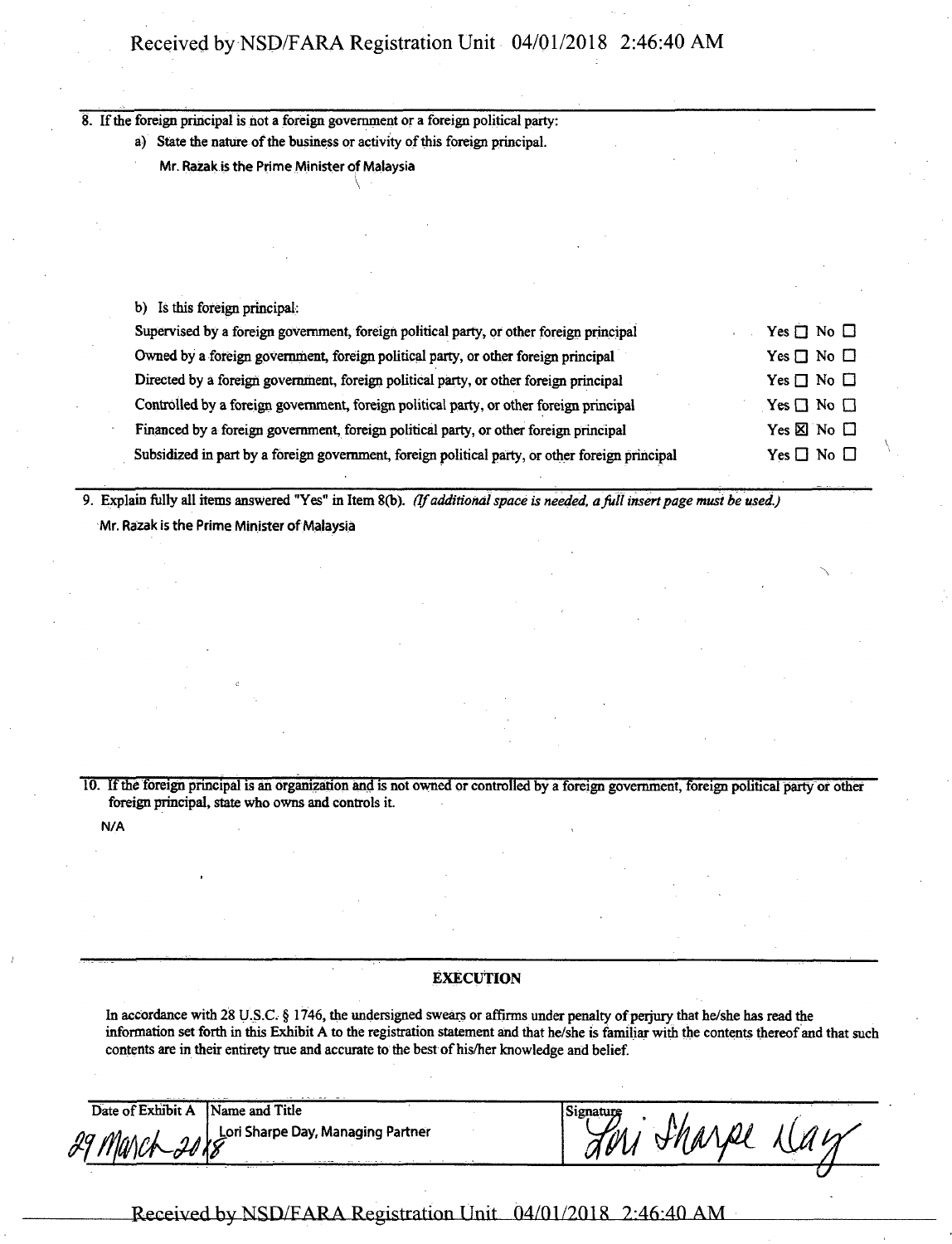| Received by NSD/FARA Registration Unit 04/01/2018 2:46:30 AM |  |  |
|--------------------------------------------------------------|--|--|
|--------------------------------------------------------------|--|--|

# OMB No. 1124-0004; Expires May 31,2020 U.S. Department of Justice **Exhibit B** to **Registration Statement** Washington, dc <sup>20530</sup> **Pursuant to the Foreign Agents Registration Act of 1938, as amended**

INSTRUCTIONS. A registrant must furnish as an Exhibit B copies ofeach written agreement and the terms and conditions ofeach oral agreement with his foreign principal, including all modifications of such agreements, or, where no contract exists, a full statement of all the circumstances by reason of which the registrant is acting as an agent of a foreign principal. Compliance is accomplished by filing an electronic Exhibit B form at https://www.fara.gov.

Privacy Act Statement. The filing of this document is required for the Foreign Agents Registration Act of 1938, as amended, 22 U.S.C. § 611 *et seq.*, for the purposes of registration under the Act and public disclosure. Provision of the information requested is mandatory, and failure to provide the information is subject to the penalty and enforcement provisions established in Section 8 of the Act. Every registration statement, short form registration statement, supplemental statement, exhibit, amendment, copy of informational materials or other document or information filed with the Attorney General under this Act is a public record open to public examination, inspection and copying during the posted business hours of the Registration Unit in Washington, DC. Statements are also available online at the Registration Unit's webpage: https://www.fara.gov. One copy of<br>every such document, other than informational materials, is automatically prov copies of any and all documents are routinely made available to other agencies, departments and Congress pursuant to Section 6(c) of the Act. The Attorney General also transmits a semi-annual report to Congress on the administration of the Act which lists the names of all agents registered under the Act and the foreign principals they represent. This report is available to the public in print and online at: https://www.fara.gov.

Public Reporting Burden. Public reporting burden for this collection of information is estimated to average .33 hours per response, including the time for reviewing instructions, searching existing data sources, gathering collection of information. Send comments regarding this burden estimate or any other aspect of this collection of information, including suggestions for reducing this burden to Chief, Registration Unit, Counterintelligence and Export Control Section, National Security Division, U.S. Department of Justice, Washington, DC 20530; and to the Office of Information and Regulatory Affairs, Office of Management and Budget, Washington, DC 20503.

| 1. Name of Registrant<br>Ashcroft Law Firm, LLC | 2. Registration No. $Qer^2$ |  |
|-------------------------------------------------|-----------------------------|--|
| 3. Name of Foreign Principal                    |                             |  |

Mr. Najib Razak

#### Check Appropriate Box:

- $4.$  The agreement between the registrant and the above-named foreign principal is a formal written contract. If this box is checked, attach a copy of the contract to this exhibit.
- $5.$   $\Box$  There is no formal written contract between the registrant and the foreign principal. The agreement with the above-named foreign principal has resulted from an exchange of correspondence. If this box is checked, attach a copy of all pertinent correspondence, including a copy of any initial proposal which has been adopted by reference in such correspondence.
- 6.  $\boxtimes$  The agreement or understanding between the registrant and the foreign principal is the result of neither a formal written contract nor an exchange of correspondence between the parties. If this box is checked, give a complete description below of the terms and conditions of the oral agreement or understanding, its duration, the fees and expenses, if any, to be received.
- 7. Describe fully the nature and method of performance of the above indicated agreement or understanding.

The Registrant was initially hired to provide legal services to this Foreign Principal. There is a written contract for those services which is a confidential and privileged attorney-client communication. However, the scope ofthe representation may expand to include activities covered by the Foreign Agent Registration Act requiring this registration.

## **Received by NSD/FARA Registration Unit**  $04/01/2018$  2:46:30 AM